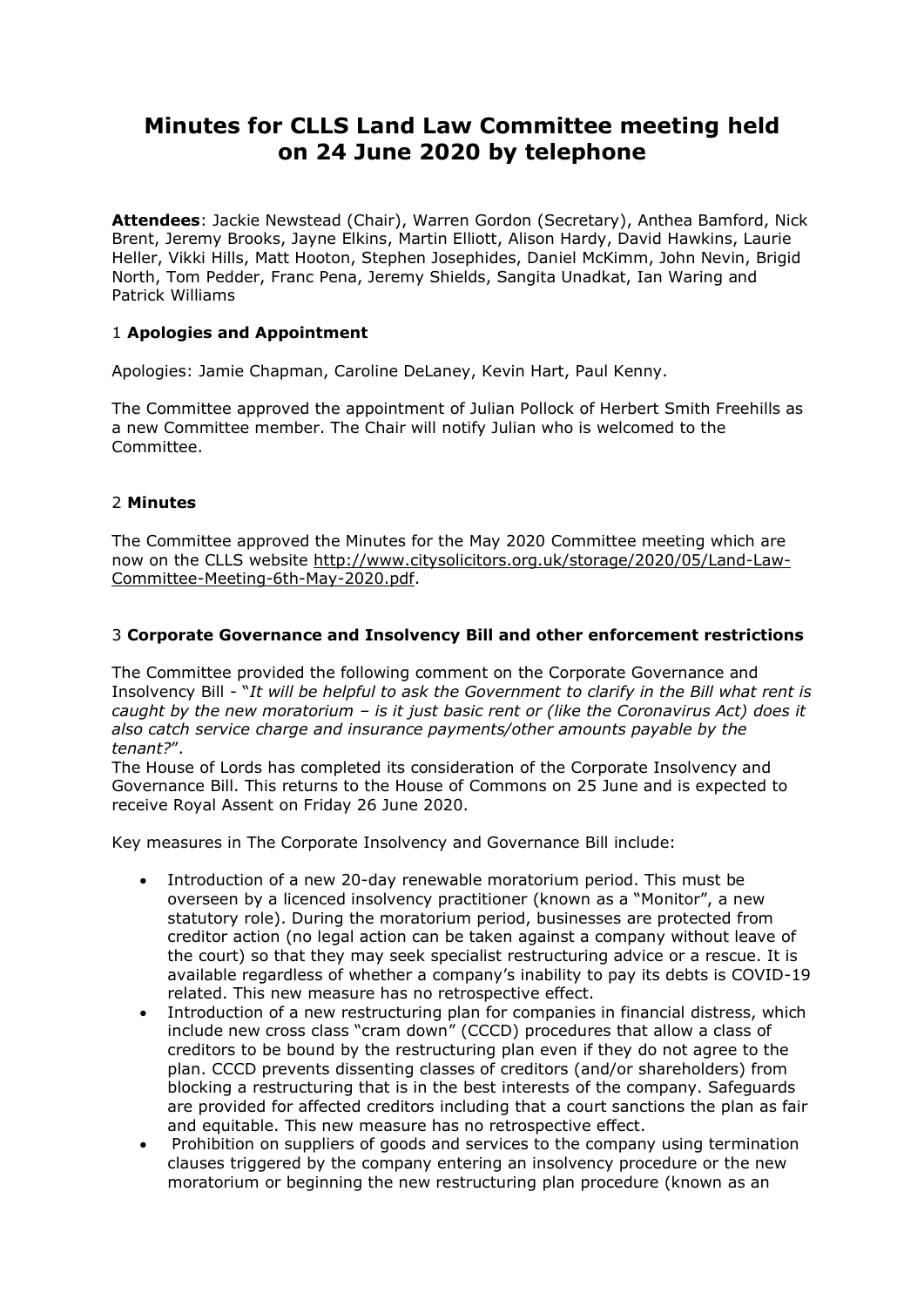"ipso facto" clause). Suppliers will not be able to use such contractual terms to threaten a rescue of the business. This ban on ipso facto clauses is intended for contracts for goods and services – while this does not appear to include leases, it may be relevant for example to asset and property management agreements. The ban has no retrospective effect. Consideration will be given to including a footnote on this in the Committee's property management agreement and asset/development management agreement.

• Temporary suspension of parts of insolvency law to prevent statutory demands from being served until 30 September 2020 and restricting winding up petitions from being presented until 30 September 2020 if the pandemic is the reason the company is unable to pay its debts. These provisions can be extended by regulation if necessary. The provisions have retrospective effect, for statutory demands from 1 March 2020 and for winding up petitions from 27 April 2020.

Consideration will need to be given as to whether "Insolvency event" definitions or termination provisions in leases and other agreements need to be updated to take account of the new insolvency events, although the ban on ipso facto clauses needs to be borne in mind for certain agreements.

The Government has also confirmed it will:

- extend the time period for the moratorium on forfeiture of commercial leases for non-payment of rent (defined to include all sums payable under a lease) from 30 June to 30 September 2020 (this offers a "breathing space" for tenants; it does not waive the tenant's liability); and
- restrict the use of Commercial Rent Arrears Recovery unless the equivalent of at least 189 days' unpaid rent is outstanding during the period to 30 September 2020. This means that CRAR will not be available unless there is more than two quarters' rent outstanding.

#### 4 **New Code of Practice**

The Government published on 19 June 2020 a new voluntary Code of Practice for the commercial property sector in the United Kingdom, which is intended to reinforce and promote good practice amongst landlord and tenant relationships as they deal with the income shocks caused by the COVID-19 pandemic. The Code does not change the underlying legal relationship or lease contracts between the landlord and the tenant and any guarantor. Various leading landlord and tenant organisations have endorsed the Code. The Code applies until 24 June 2021.

The Code contains a number of key principles: Transparency and collaboration; Unified approach; Government support; and Acting reasonably and responsibly.

The Code sets out options of new rental arrangements that could be agreed to by the landlord and the tenant. They are intended as suggestions and parties are not obliged to adopt them, nor are they an exhaustive list. To quote a few examples: deferring whole or part of the rent for one or more payment periods; rent-frees; moving from quarterly to monthly payments for a set time; use of turnover rents; the rent concession in return for say a reversionary lease on reasonable terms or the removal of a tenant's break right.

The new Code of Practice can be accessed [here.](https://assets.publishing.service.gov.uk/government/uploads/system/uploads/attachment_data/file/893637/Code_of_Practice_for_commercial_property.pdf)

A reminder that the RICS's new [Code for Leasing Business Premises](https://www.rics.org/globalassets/code-for-leasing_ps-version_feb-2020-1.pdf) is effective from 1 September 2020.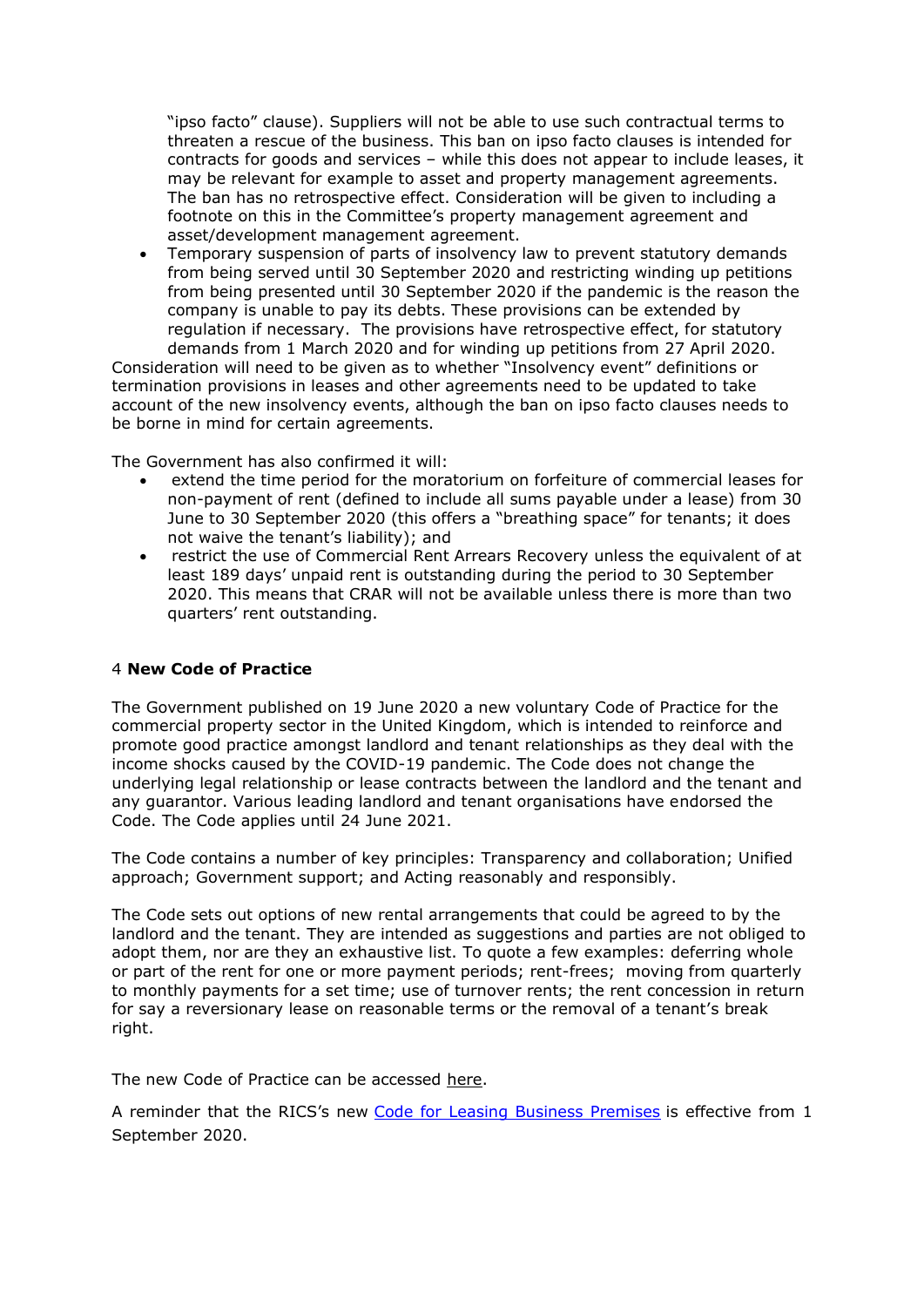# 5 **Land Registry and signatures**

The Land Registry has made further changes in relation to its acceptance of the [Mercury](https://www.lawsociety.org.uk/support-services/advice/practice-notes/execution-of-documents-by-virtual-means/)  [signature process](https://www.lawsociety.org.uk/support-services/advice/practice-notes/execution-of-documents-by-virtual-means/) Option 1 (Land Registry's acceptance of Mercury is until further notice).

The Land Registry now accepts that corporate entities can use Mercury to execute by 2 directors/director and secretary etc, as an alternative to a director in the presence of a witness. However, details are sparse. It is not clear for example whether they require the 2 signatures to be on one page – unless and until they clarify otherwise, it is sensible to provide that the signature page in the document sent to the Land Registry includes both signatures on that one page. Land Registry's [practice guide 8](https://www.gov.uk/government/publications/execution-of-deeds/practice-guide-8-execution-of-deeds) does not yet refer to 2 directors (see section 12).

The parties to the document have to be represented by a conveyancer if the Mercury signature process is used.

Land Registry has now provided further details of the deeds that it accepts, for the time being, may be signed in accordance with Mercury Option 1 and they include:

- A deed that effects one of the dispositions referred to in section 27(2) and (3) of the Land Registration Act 2002.
- A discharge or release in form DS1 or DS3.
- Equivalent deeds in respect of unregistered land.
- A power of attorney, other than a lasting power of attorney.

As part of its acceptance of the Mercury process, the Land Registry has announced greater flexibility on plans. A disponor's (e.g. seller's) conveyancer might sign the plan (perhaps by a typed in signature) as agent for the disponor before emailing them, so that the final execution copy of the deed sent to the disponor includes the signed plan. Conveyancers need to satisfy themselves that that they are duly authorised to sign as agent. Alternatively, the disponor might type in their name on the plan by way of signature before returning it to the conveyancer in accordance with the Mercury process.

Land Registry does not currently accept e-signature platforms, but is discussing this with PSLs and other stakeholder groups.

The Committee was supplied with a clause from a large law firm's form of legal opinion, which included specific assumptions / caveats where electronic signatures have been used. The Committee considered that these types of assumption are often covered by more generic assumptions as to valid execution (for example in the Certificate of title, Schedule 1 paragraph 2.1).

# 6 **Undertakings project**

A sub-group of the Committee has produced a standard form of letter from borrower's solicitors addressed to the lender's solicitors and the security agent, which contains undertakings relating to completion of the financing. This covers matters such as registration at the Land Registry, Stamp duty land tax/Land transaction tax, deeds and notices. There are no COVID-19 caveats for the undertakings and they can be included if necessary at the time.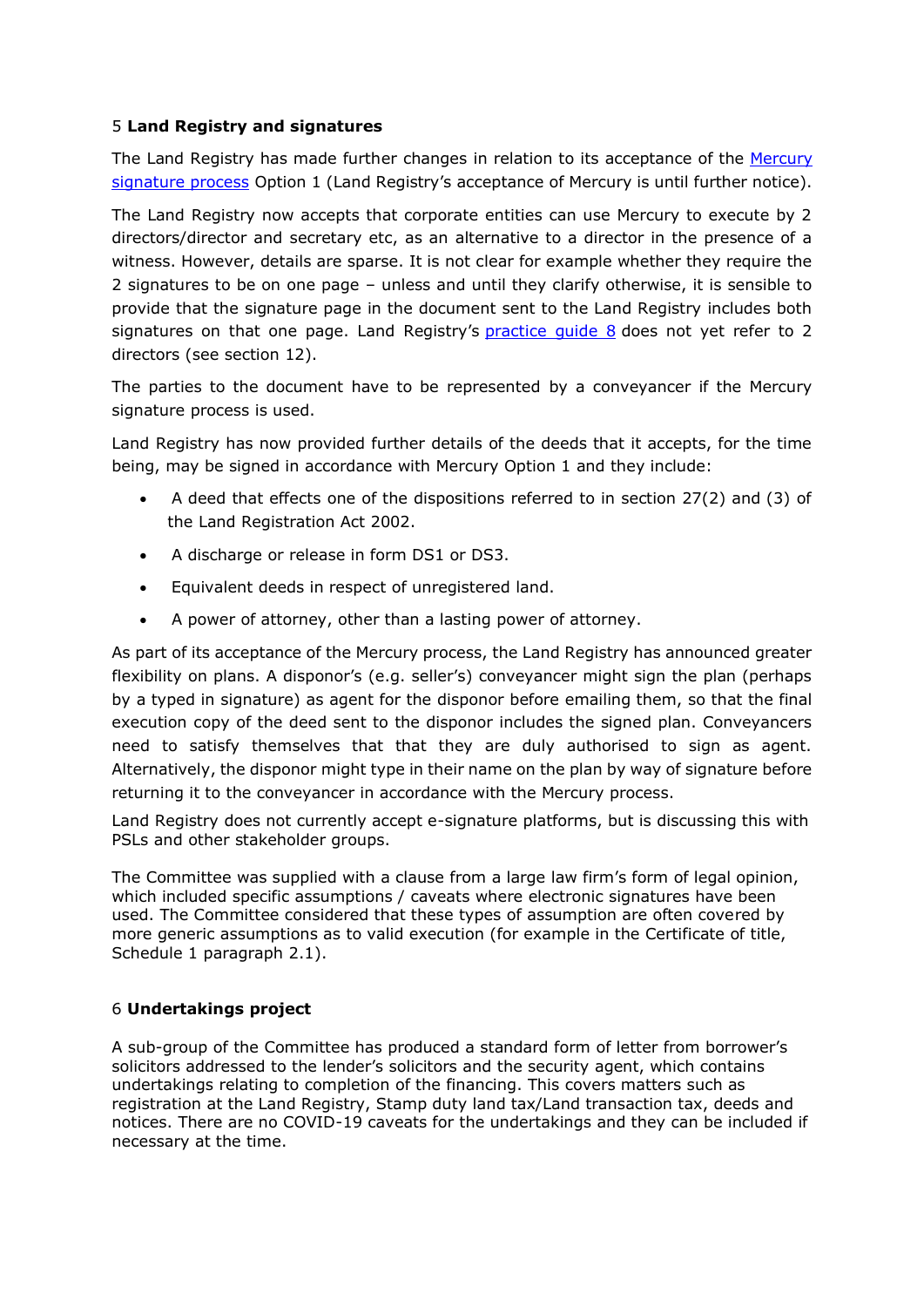Please can the Committee provide any comments by **10 July 2020** on the document and once any required changes are made, the document will be added to the Committee's webpage.

Many thanks to the members of the sub-group – Vikki, Ian, Martin and Franc.

# 7 **Rent deposit deed project**

The sub-group met last Friday and has updated and made other minor changes to the Committee's current standard rent deposit deed. The revised deed was circulated to the Committee.

There is a new disputes clause aimed primarily at resolving technical accounting disputes. The financial test in the repayment of deposit provision refers to the commonly encountered test based on final audited unqualified accounts for the tenant for [three] consecutive accounting years showing for each year annual pre-tax net profits exceeding say three times the rent plus VAT. The Committee considered that it would be helpful to include some alternative financial tests such as average net profits and average net assets. The Committee agreed to retain the financial collateral provision.

The sub-group will amend the deed to include the alternative tests and the deed will be recirculated to the Committee shortly. The Committee is requested to provide any comments before the end of July.

#### 8 **Certificate of title project**

The drafting project on the new edition of the Certificate of title is ongoing with the subgroup currently working on the front-end of the Certificate and Schedule 5. A further report will be provided at the September Committee meeting.

#### 9 **COVID-19 drafting**

The Committee has been provided with a set of drafting produced by PSLs from a number of firms which can be included in agreements to cater for delays caused by the pandemic. The CLLS will be consulted on whether, for how long and on what basis drafting offered to the Committee by  $3<sup>rd</sup>$  parties can be included on the CLLS's website.

#### 10 **BREXIT**

This has been very quiet because of the pandemic, although there is likely to be more to do in late Summer.

#### 11 **Negative interest rates**

There was no consensus among the Committee as to whether drafting needs to be included to deal with the potential consequences of negative interest rates. Noting that some finance documents have floors, this is a matter that the Committee will keep under review.